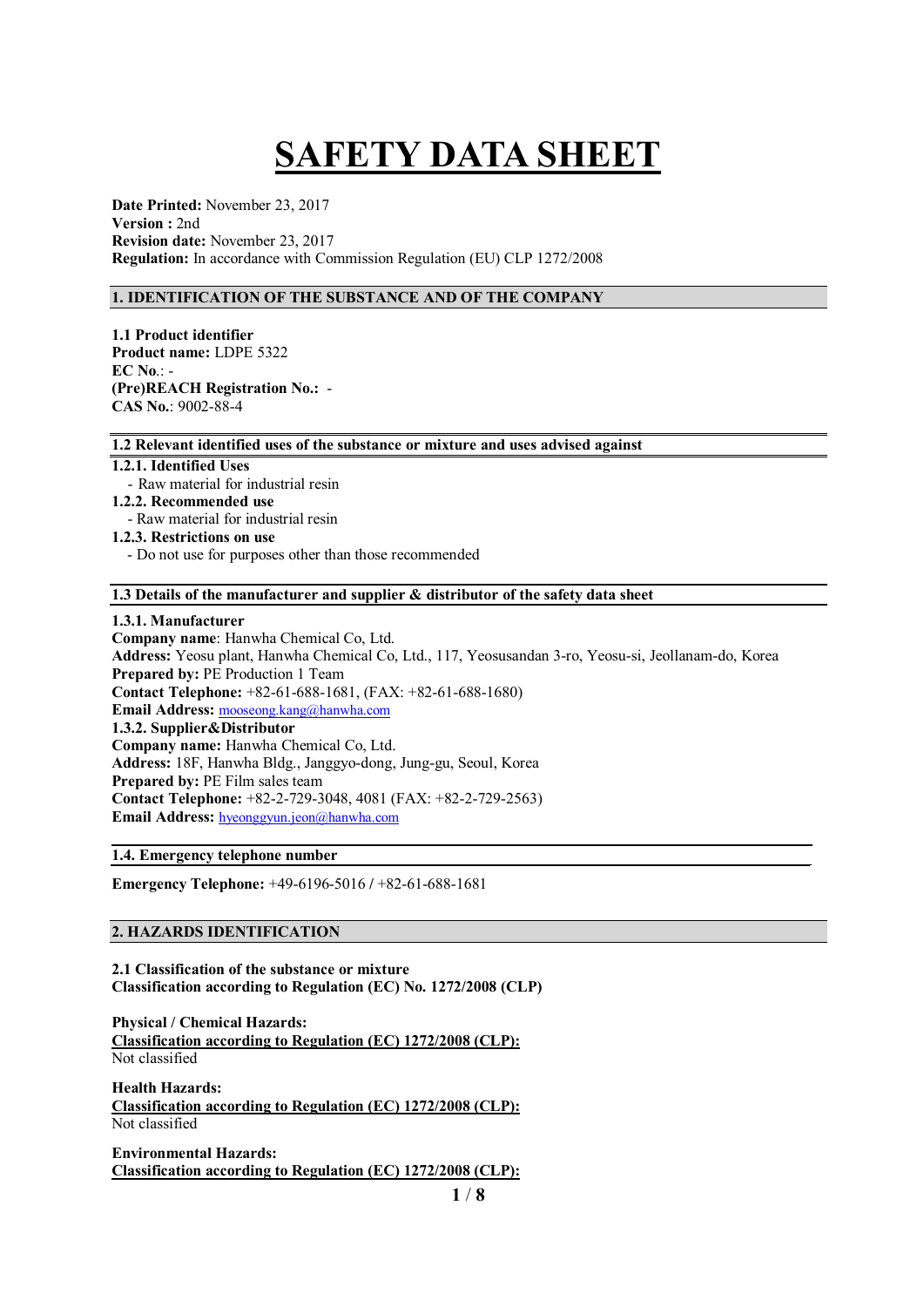Not available

#### **2.2 Label elements**

**Hazard pictograms:** Not applicable **Signal word:** Not applicable **Hazard statement:** Not applicable **Additional precautionary statements:** Not applicable **Precautionary statements** - **Precaution**: Not applicable - **Treatment**: Not applicable - **Storage**: Not applicable

- **Disposal**: Not applicable

**2.3 Other hazards**

**Health:** 0 **Flammability:** 0 **Reactivity:** -

#### **3. COMPOSITION/INFORMATION ON INGREDIENTS**

| Component    | CAS No.   | EC No.    | $\frac{0}{0}$<br>Conc. | Classification according<br>to 1272/2008/EEC | (Pre)<br>Registration No. |
|--------------|-----------|-----------|------------------------|----------------------------------------------|---------------------------|
| Polyethylene | 9002-88-4 | 618-339-3 | $\geq$ 99.5            | Not classified                               | $101-2119462827-27-0000$  |

**\*Under EU REACH regulation, monomer in Polyethylene is registered.**

#### **4. FIRST AID MEASURES**

#### **4.1 Description of first aid measures**

# **4.1.1. General information:**

Remove soiled or soaked clothing immediately, do not allow to dry. Adhere to personal protective measures when giving first aid. Clean body thoroughly (Bad, shower).

# **4.1.2. Following inhalation:**

Specific medical treatment is urgent. Move victim to fresh air. Give artificial respiration if victim is not breathing. Administer oxygen if breathing is difficult.

#### **4.1.3. Following skin contact:**

In case of contact with substance, immediately flush skin with running water at least 20 minutes. Remove and isolate contaminated clothing and shoes.

Get immediate medical advice/attention.

# **4.1.4. Following eye contact:**

In case of contact with substance, immediately flush eyes with running water at least 20 minutes. Get immediate medical advice/attention.

#### **4.1.5. Following ingestion:**

Do not let him/her eat anything, if unconscious.

Get immediate medical advice/attention.

#### **4.1.6. Self-protection of the first aider:**

First aider: Pay attention to self-protection!

#### **4.2 Most important symptoms and effects, both acute and delay Acute effects:**

- Symptoms and effect: None known

#### **4.3 Indication of immediate medical attention and notes for physician**

- Ensure that medical personnel are aware of the material(s) involved and take precautions to protect themselves.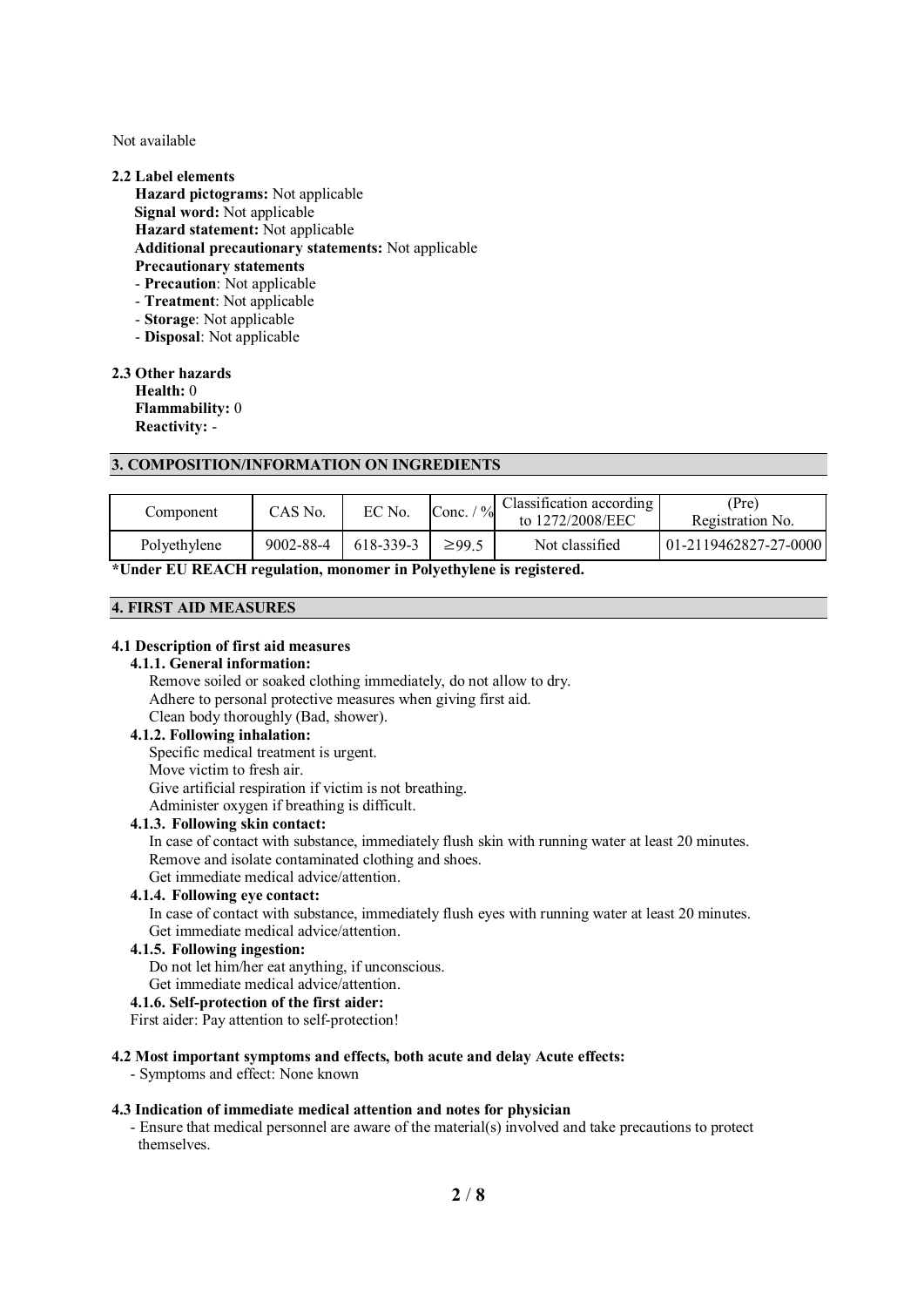# **5. FIRE-FIGHTING MEASURES**

# **5.1 Extinguishing media**

- Suitable extinguishing media: Use, dry fire extinguisher, alcohol foam, water spray, CO<sub>2</sub>, when fighting fires involving this material.

-Unsuitable extinguishing media: High Pressure Water Jet

# **5.2 Special hazards arising from the substance or mixture**

- May be ignited by heat, sparks or flames.
- Containers may explode when heated.
- Some of these materials may burn, but none ignite readily.
- Fire will produce irritating and/or toxic gases.
- If inhaled, may be harmful.

# **5.3 Advice for firefighters**

- -Move containers from fire area if you can do it without risk.
- Some may be transported hot.
- -Runoff from fire control may cause pollution.
- -Contact with substance may cause severe burns to skin and eyes.
- -Dike fire-control water for later disposal; do not scatter the material.
- Fire involving Tanks; Cool containers with flooding quantities of water until well after fire is out.
- Fire involving Tanks; Withdraw immediately in case of rising sound from venting safety devices or discoloration of tank.
- Fire involving Tanks; Always stay away from tanks engulfed in fire.

# **6. ACCIDENTAL RELEASE MEASURES**

#### **6.1 Personal precautions, protective equipment and emergency procedures**

- Eliminate all ignition sources.
- Stop leak if you can do it without risk.
- Ventilate the area.
- Do not touch or walk through spilled material.
- Powder Spill; Cover powder spill with plastic sheet or tarp to minimize spreading and keep powder dry. - Prevent dust cloud.
- 

# **6.2 Environmental precautions**

- Prevent entry into waterways, sewers, basements or confined areas.

#### **6.3 The methods of purification and removal**

- Small Spill; Flush area with flooding quantities of water. And take up with sand or other non-combustible absorbent material and place into containers for later disposal.
- Large Spill; Dike far ahead of liquid spill for later disposal.
- With clean shovel place material into clean, dry container and cover loosely; move containers from spill area.

# **7. HANDLING AND STORAGE**

# **7.1 Precautions for safe handling**

- Wash your hands thoroughly after handling.
- Please work with reference to engineering controls and personal protective equipment.
- Be careful to high temperature.

#### **7.2 Conditions for safe storage, including any incompatibilities**

- Store in a closed container.
- Store in cool and dry place.
- Please note that there are materials and conditions to avoid.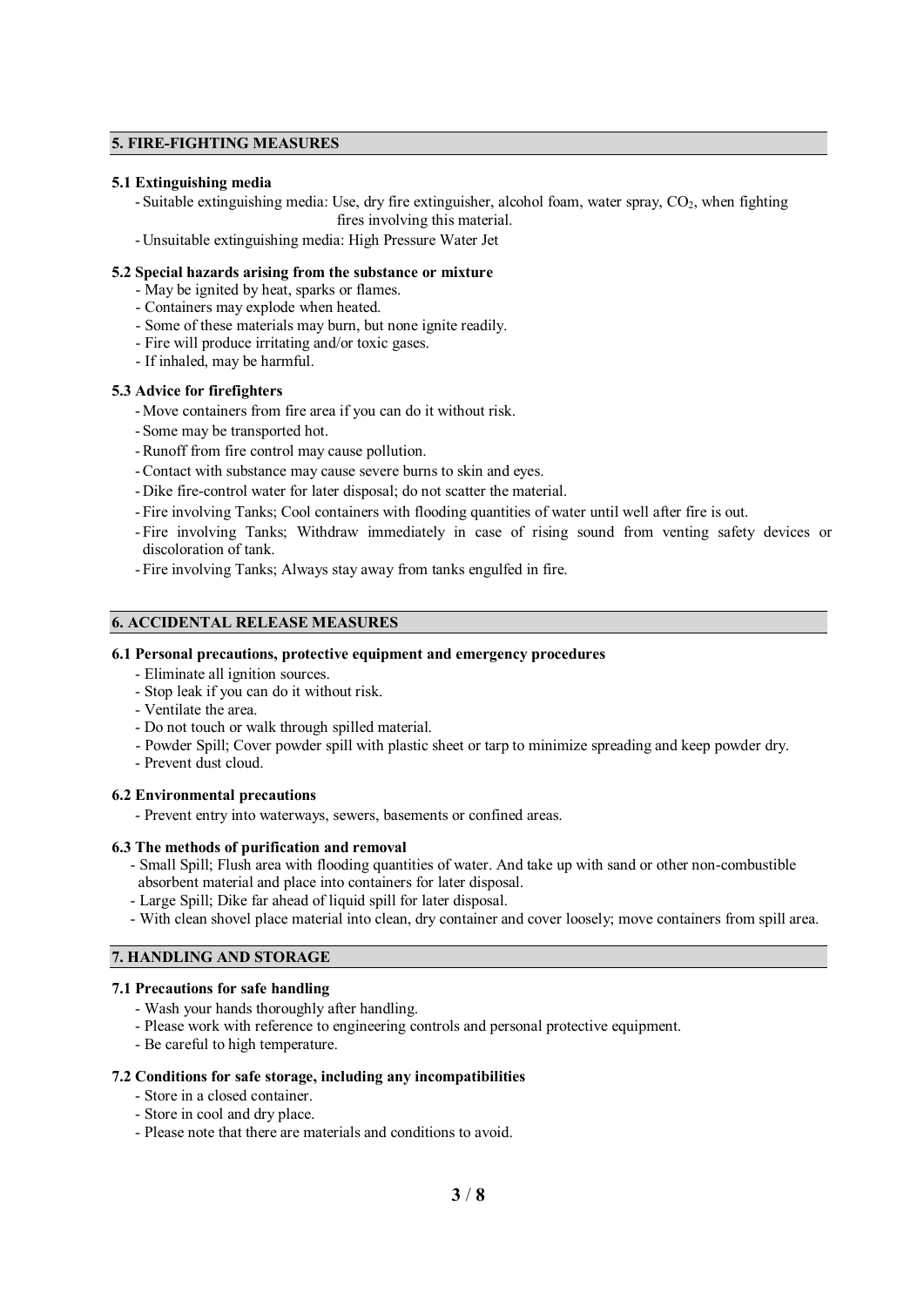# **8. EXPOSURE CONTROLS / PERSONAL PROTECTION**

#### **8.1 Control parameters**

#### **Occupational Exposure limits**

- **ο EU regulation:** Not available
- **ο U.S regulation:**
	- **-** NIOSH: Not available
- **-** OSHA: Not available
- **ο ACGIH:** Not available
- **ο Biological exposure index:** Not available
- **ο Others:**
- Slovak Republic: TWA=5mg/m<sup>3</sup> (total solid aerosol)
- Latvia: TWA=  $5mg/m<sup>3</sup>$  (dust, listed under Polymers dust)
- China: TWA=  $5mg/m<sup>3</sup>$  (total dust), STEL=  $10mg/m<sup>3</sup>$  (total dust)
- **ο DNELs, PNECs:** Not available

#### **8.2 Exposure controls**

#### **Appropriate engineering controls:**

-Use process enclosures, local exhaust ventilation, or other engineering controls to control airborne levels below recommended exposure limits.

#### **Individual protection measures, such as personal protective equipment:**

#### **Respiratory protection:**

-Wear European Standard type P1(EN 143) approved dust mask respiratory protective equipment when necessary.

# **Eye protection:**

- Wear safety goggles as follow if eye irritation or other disorder occur.
- ; In case of gaseous state organic material: enclosed safety goggles
- ; In case of vapour state organic material: safety goggles or breathable safety goggles
- ; In case of particulate material: breathable safety goggles

#### **Hand protection:**

- Wear appropriate protective gloves (insulated gloves) by considering physical and chemical properties of chemicals.

# **Body protection:**

- Wear appropriate protective clothing by considering physical and chemical properties of chemicals.

# **9. PHYSICAL AND CHEMICAL PROPERTIES**

# **9.1 Information on basic physical and chemical properties**

| Appearance                                           |                                                        |
|------------------------------------------------------|--------------------------------------------------------|
| <b>Description:</b>                                  | Solid                                                  |
| Color:                                               | ivory white                                            |
| Odor:                                                | Not available                                          |
| Odor threshold:                                      | Not available                                          |
| pH:                                                  | Not available                                          |
| Melting point/freezing point:                        | $100^{\circ}$ C~115 $^{\circ}$ C                       |
| Initial boiling point and boiling range:             | Not available                                          |
| <b>Flash point:</b>                                  | $221^{\circ}$ C                                        |
| <b>Evaporation rate:</b>                             | Not available                                          |
| Flammability (solid, gas):                           | Not available                                          |
| <b>Upper/lower flammability or explosive limits:</b> | Not available                                          |
| Vapor pressure:                                      | Not applicable                                         |
| Vapor density:                                       | Not available                                          |
| <b>Relative density:</b>                             | $0.92 \sim 0.95$ g/cm <sup>3</sup> (25 <sup>o</sup> C) |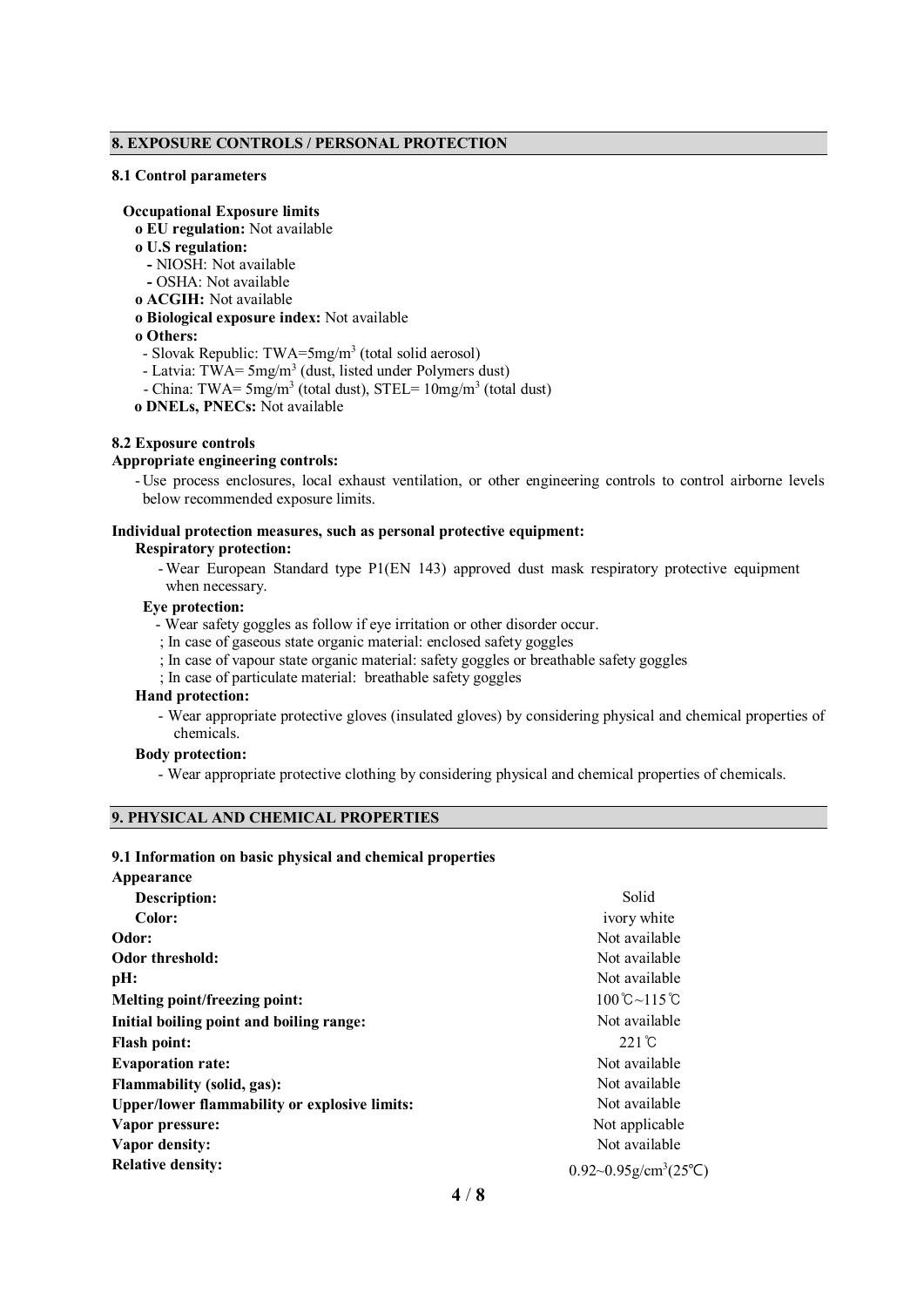| Solubility(ies):                               | Soluble in organic solvents above 93°C |  |
|------------------------------------------------|----------------------------------------|--|
| <b>Partition coefficient: n-octanol/water:</b> | $Log Kow=17.04$                        |  |
| <b>Auto-ignition temperature:</b>              | 435°C                                  |  |
| Decomposition temperature:                     | Not available                          |  |
| Viscosity:                                     | Not available                          |  |
| <b>Explosive properties:</b>                   | Not available                          |  |
| <b>Oxidizing properties:</b>                   | Not available                          |  |
| Molecular weight:                              | $60,000 - 150,000$ g/moL               |  |

# **10. STABILITY AND REACTIVITY**

# **10.1 Reactivity/Chemical stability/Possibility of hazardous reactions**

- Stable under normal conditions.
- -No dangerous reaction under conditions of normal use.

#### **10.2 Conditions to avoid**

-Keep away from heat/sparks/open flames/hot surfaces.

# **10.3 Incompatible materials**

-Combustion materials, Irritating, Toxic gases, strong oxidizing agent

# 10.4 **Hazardous decomposition products:** CO<sub>2</sub>, Acrolein, Formaldehyde

# **11. TOXICOLOGICAL INFORMATION**

| 11.1 Information on toxicological effects |                                                                                                                                                                                                                                                                                                                                       |  |
|-------------------------------------------|---------------------------------------------------------------------------------------------------------------------------------------------------------------------------------------------------------------------------------------------------------------------------------------------------------------------------------------|--|
| (a) Acute toxicity                        | Not available                                                                                                                                                                                                                                                                                                                         |  |
| Oral                                      | Rat, $LD_{50} > 2,000$ mg/kg bw                                                                                                                                                                                                                                                                                                       |  |
| Dermal                                    | Not available                                                                                                                                                                                                                                                                                                                         |  |
| Inhalation                                | Not available                                                                                                                                                                                                                                                                                                                         |  |
| (b) Skin Corrosion/ Irritation            | Not classified                                                                                                                                                                                                                                                                                                                        |  |
|                                           | In test on skin irritation with rabbits, mild skin irritations was observed.<br>(irritating index: 0.2)                                                                                                                                                                                                                               |  |
| (c) Serious Eye Damage/<br>Irritation     | Not classified                                                                                                                                                                                                                                                                                                                        |  |
|                                           | At the 24 hours observation, one and two treated eyes suffered from moderate<br>and minimal conjunctival irritation, respectively. Polyethylene produced a<br>maximum group mean score of 11.7 and was classified as a mild irritant to the<br>rabbit eye. All treated eyes appeared normal at the 72 hour and 7 day<br>observations. |  |
| (d) Respiratory sensitization             | Not available                                                                                                                                                                                                                                                                                                                         |  |
| (e) Skin Sensitization                    | Not classified                                                                                                                                                                                                                                                                                                                        |  |
|                                           | In skin sensitization test with guinea pigs, skin sensitizations were not<br>observed.                                                                                                                                                                                                                                                |  |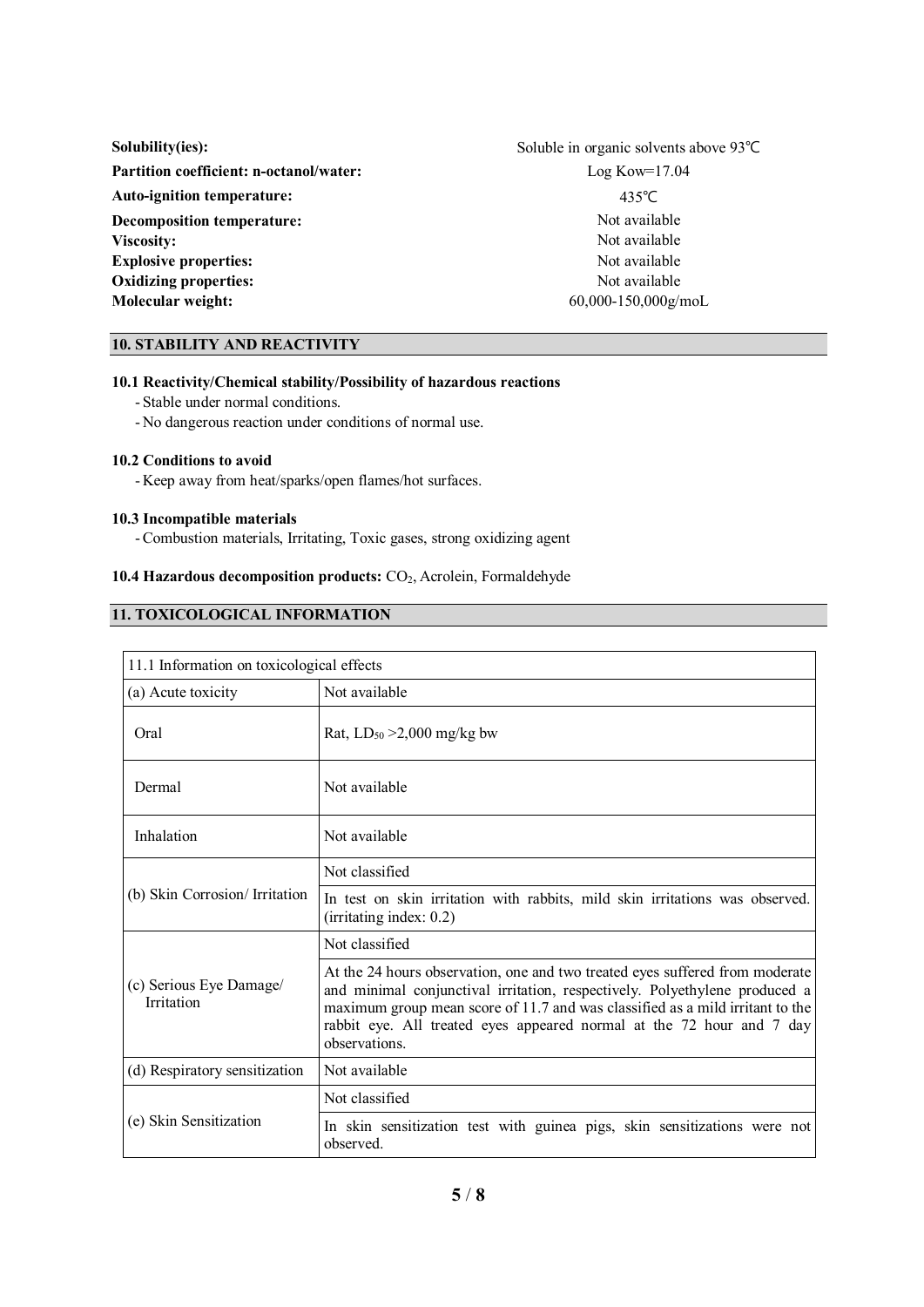| (f) Carcinogenicity                                     | Not classified                                                                                                                                                                                                                                                                                                                                                                                                                                                                                       |
|---------------------------------------------------------|------------------------------------------------------------------------------------------------------------------------------------------------------------------------------------------------------------------------------------------------------------------------------------------------------------------------------------------------------------------------------------------------------------------------------------------------------------------------------------------------------|
|                                                         | IARC: Group 3<br>NTP, OSHA, EU CLP 1272/2008, US EPA: Not listed                                                                                                                                                                                                                                                                                                                                                                                                                                     |
| (g) Mutagenicity                                        | Not classified                                                                                                                                                                                                                                                                                                                                                                                                                                                                                       |
|                                                         | In vitro: Reverse mutation test (S. typhimurium, Escherichia coli) with/<br>without metabolic activation: Negative                                                                                                                                                                                                                                                                                                                                                                                   |
| (h) Reproductive toxicity                               | Not available                                                                                                                                                                                                                                                                                                                                                                                                                                                                                        |
| (i) Specific target organ<br>toxicity (single exposure) | Not available                                                                                                                                                                                                                                                                                                                                                                                                                                                                                        |
| (j) Specific target organ<br>toxicity (repeat exposure) | Not classified                                                                                                                                                                                                                                                                                                                                                                                                                                                                                       |
|                                                         | Sub-chronic or pre-chronic Exposure/ In a 90-day study, rats and dogs were<br>fed an extract of low molecular weight PE film; the film had been extracted<br>with isooctane to yield 568 mg extract/100 g of film. Rats fed at a level of<br>13,500 ppm film extract showed liver changes (fat droplets, cloudy swelling,<br>and increased liver weight) that were considered reversible in all cases. Rats<br>fed at levels of 2700 and 540 ppm and dogs fed 2700 ppm showed no adverse<br>effects. |
| (k) Aspiration Hazard                                   | Not available                                                                                                                                                                                                                                                                                                                                                                                                                                                                                        |

# **12. ECOLOGICAL INFORMATION**

| 12.1 Toxicity                              | Not available                                                                                                                              |
|--------------------------------------------|--------------------------------------------------------------------------------------------------------------------------------------------|
| Acute toxicity                             | Not available                                                                                                                              |
| Chronic toxicity                           | Not available                                                                                                                              |
| 12.2 Persistence and degradability         | Persistence: High persistency (log Kow is more than 4 estimated.)<br>Log Kow = $17.04$<br>Degradability: Not available                     |
| 12.3 Bio-accumulative potential            | Bioaccumulation: Bioaccumulation is expected to be low<br>according to the BCF $\leq 500$ . (BCF = 3.162)<br>Biodegradation: Not available |
| 12.4 Mobility in soil                      | Not available                                                                                                                              |
| 12.5 Results of PBT and vPvB<br>assessment | Not available                                                                                                                              |
| 12.6 Hazardous to the ozone layer          | Not applicable                                                                                                                             |

# **13. DISPOSAL CONSIDERATIONS**

# **13.1 Waste treatment methods**

Waste disposal according to directive 2008/98/EC, covering waste and dangerous waste.

# **13.1.1 Product/Packaging disposal:**

- No waste key number as per the European Waste Types List can be assigned to this product, since such classification is based on the (as yet undetermined) use to which the product is put by the consumer.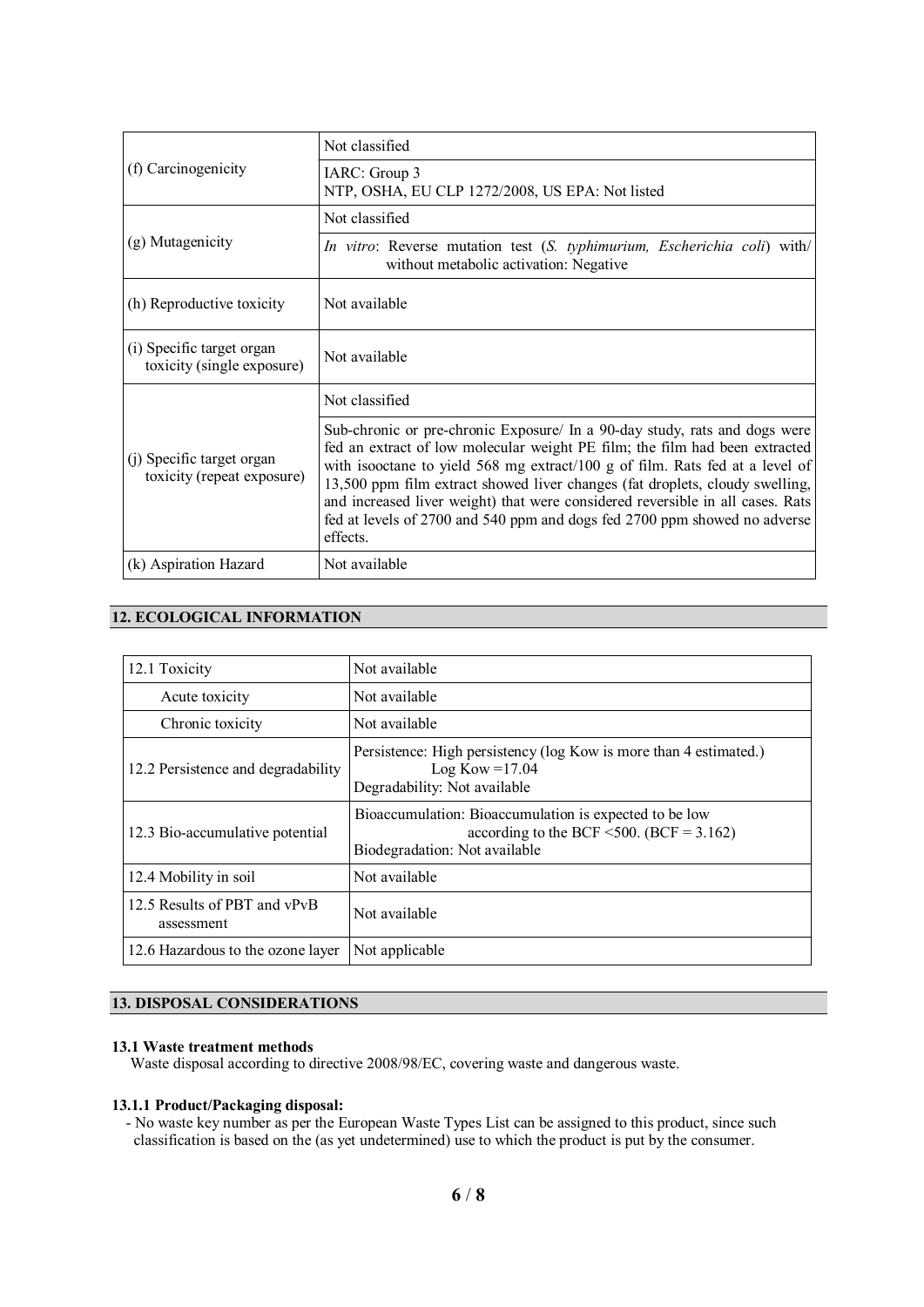- The waste key number must be determined as per the European Waste Types List (decision on EU Waste Types List 2000/532/EC) in cooperation with the disposal firm/producing firm/official authority.

#### **13.1.2 Waste treatment-relevant information:**

Waste must be disposed of in accordance with directive 2008/98/EC.

#### **13.1.3 Sewage disposal-relevant information:**

Release to the environment or sewage system is prohibited. Must be treated as hazardous waste.

## **13.1.4 Other disposal recommendations:** Not available

# **14. TRANSPORT INFORMATION**

## **14.1 UN No.:** Not applicable

#### **14.2 UN Proper shipping name:** Not applicable

# **14.3 Transport Hazard class**

ADR: Not applicable IMDG: Not applicable ICAO/IATA: Not applicable RID: Not applicable

#### **14.4 Packing group:** Not applicable

#### **14.5 Environmental hazards:** Not applicable

# **14.6 Special precautions for user**

**in case of fire:** Not applicable **in case of leakage:** Not applicable

# **15. REGULATORY INFORMATION**

- Korea management information: Existing Chemical Substance (KE-28877)

**-** U.S.A management information: Section 8(b) Inventory (TSCA): Present

- China management information: Inventory of Existing Chemical Substances (IECSC): Present (05721))

- Japan management information: Existing and New Chemical Substances (ENCS): Present ((6)-1)
- Canada management information: Domestic Substances List (DSL): Present
- Australia management information: Australian Inventory of Chemical Substances (AICS): Present
- New Zealand management information: New Zealand Inventory of Chemicals (NZIoC):

May be used as a single component chemical under an